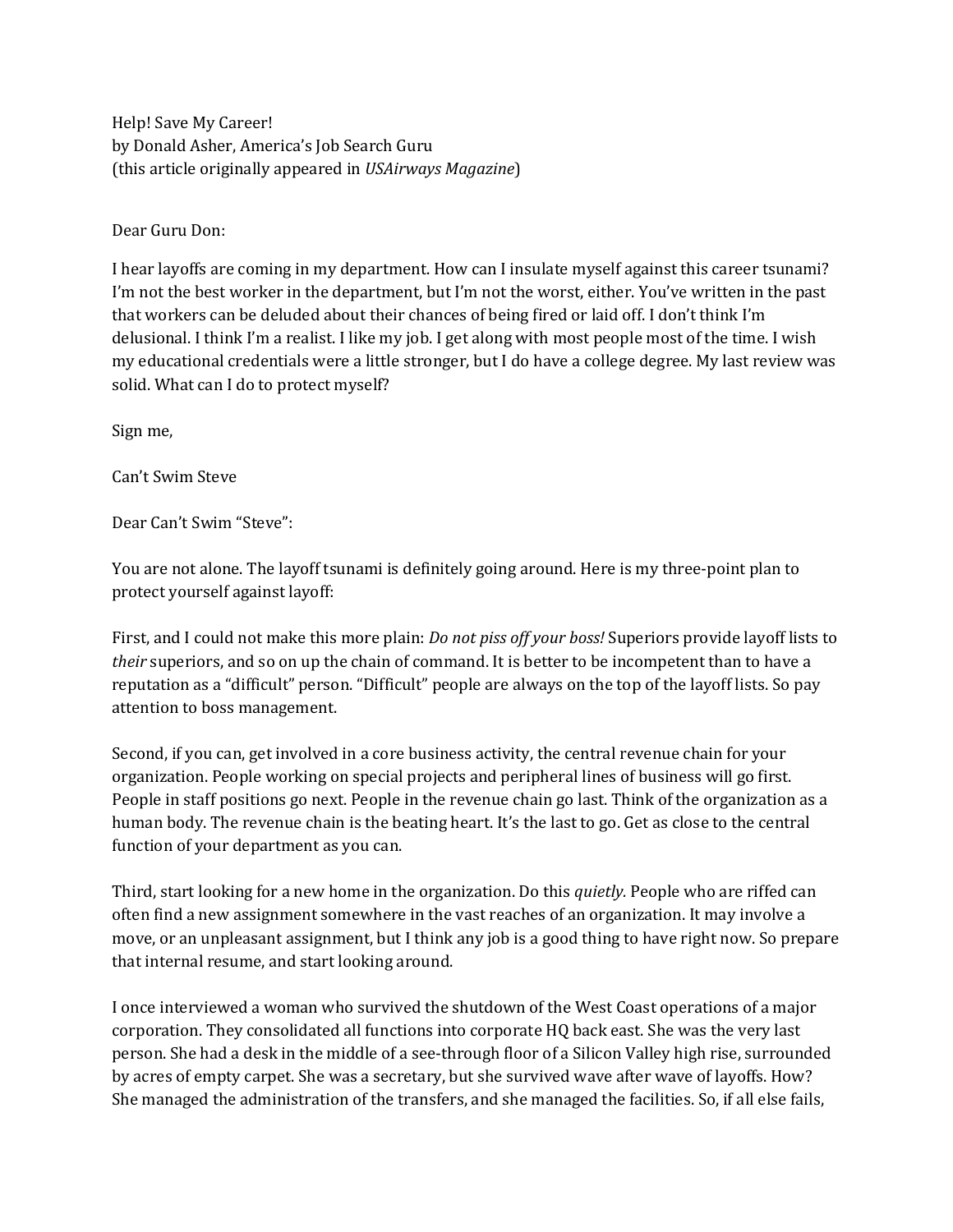one way to ride the last wave is to be in charge of layoffs, which brings us to our next reader's query: How to fire people.

My best wishes for your continued success,

Donald Asher

Dear Guru Don:

Help! I have to fire some people and I am absolutely dreading it. It's not their fault. The company is downsizing, and that's just the way it is. I may get fired myself. But first, I have to fire people who are my friends, who have children to support, and mortgages to pay. I am not even sure I can do it. I just got into management myself three years ago, and in some ways, I wish I hadn't done it. What is your advice? What is the right way to fire people?

Can't Sleep "Sara"

## Dear Can't Sleep "Sara":

To quote Bill Clinton, I feel your pain. This is the worst part of a manager's job, but at the same time, it is a critical part of a manager's job. You can't be a landlord unless you can evict people, and you can't be a boss unless you can fire people. If you can't fire people, you will eventually get run over by subordinates who discover this about you. In fact, there is a management theory that you should fire someone once in awhile just to keep the rest of the team on its toes. I don't ascribe to this theory, but I do understand it.

There is a right way to fire people. First of all, you have to decide whom to fire, and what your rationale for selecting those people is going to be. If you have a team of 10 people, and you need to lay off three, which three will you pick? You can pick names out of a hat or go in alphabetical order, but my recommendation is to pick the three that are not essential, or the three that are the weakest contributors, or some combination of these factors. You can use seniority as a tie breaker. There are some concerns about this process, however, and I would want you to have legal review of your process before you start firing anybody. Your H.R. department and your house counsel should green light your efforts before you act.

Henry Lederman, a shareholder with Littler Mendelson, P.C., based in San Francisco and one of the premiere employment law firms in the country, has this advice: "What we tell our clients, if they're considering firing someone, is to make a decision based solely on performance. What absolutely cannot be done is any type of consideration of a person's ethnicity, age, gender, disability status, color of skin, or religion. These cannot be considered."

You've said that your staff does not deserve to be laid off, but you still have to make decisions about who is most deserving of retention, and you have to make that decision in a way that is defensible. Mr. Lederman warns that employees who are fired for performance issues need to know they were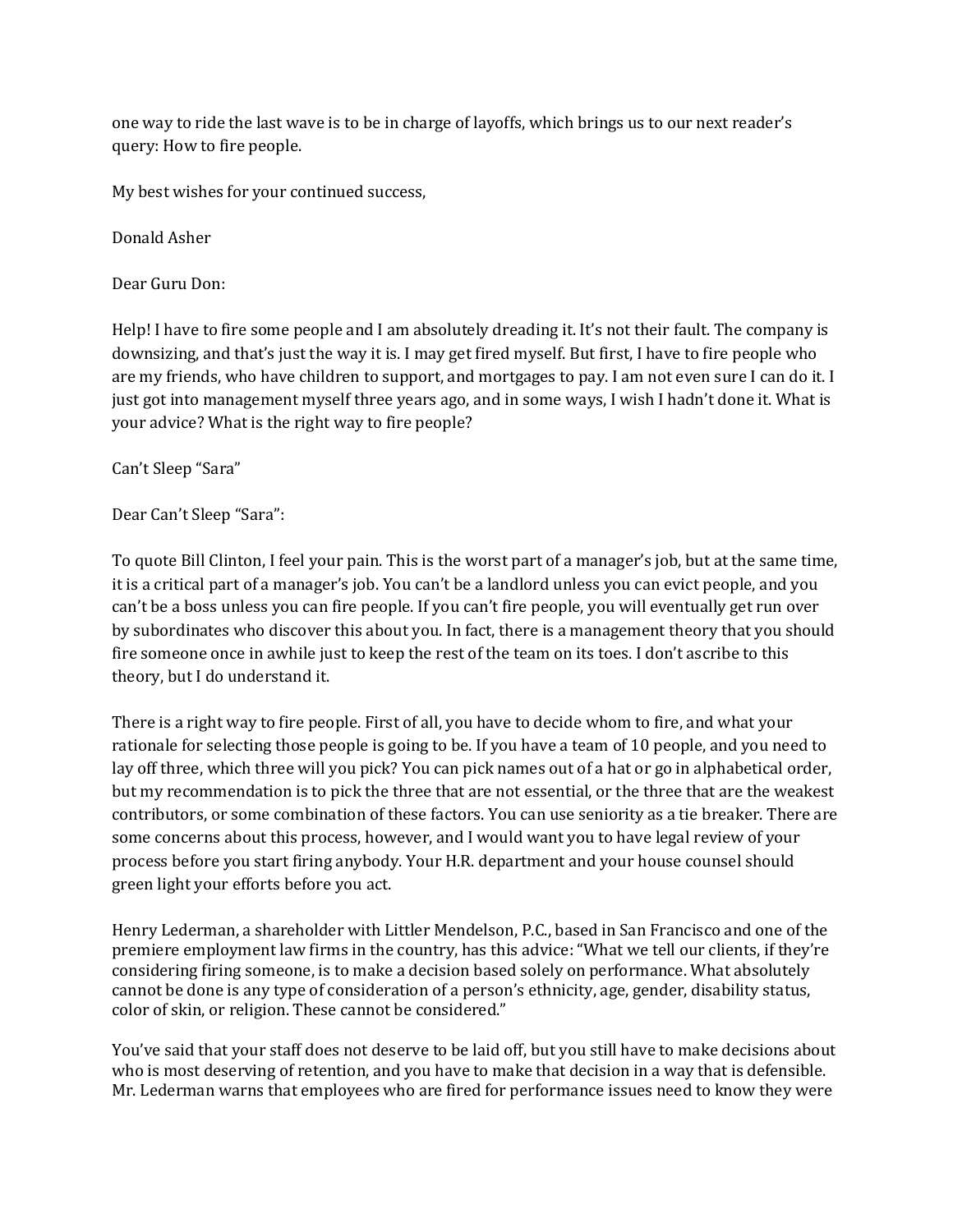not performing to expectations; they need to be warned; they need to understand the warning; and they need to have had some time to bring their performance in line with expectations, so be careful.

Next, design your firing process with the dignity of the employee in mind. For example, you might decide to fire people at the end of the day, after others have left the building, so that there is no perp walk past colleagues.

Explain the business rationale to the terminated employees. Let them know why the contraction was necessary. Be ready to face tough questions about how they were selected. Depending on the laws in your state, you may not have to tell them much, but have your plan in place before you start.

Never fire people alone. Have two people representing management in the room at all times, so there is a witness to the process. It is sometimes a good idea to have one person take notes while the other does the talking. Ask H.R. for help on this.

Fire people in groups if you can, if they have similar circumstances. This reduces the feeling that they were singled out. This is especially important if the layoffs are financially motivated, and personal performance had little to do with the people being terminated.

Fire people all at once, rather than in dribs and drabs. Get the pain over with.

Firing on a Friday is minimally disruptive, *but,* if you think the fired employees are going to foment a rebellion among the ones retained, it may be better to lay them off on a Monday, when the remaining employees will be inaccessible for most of the week.

Decide in advance how much security is an issue. It is humiliating to have a security officer stand next to you while you put your kids' pictures in a box, but on the other hand, sabotage and theft can be a risk. So you have to balance these concerns. IT should terminate their Internet, intranet, and email access by the close of the day. You should obviously get back any laptops, cell phones, keys, ID and access cards that belong to the company.

Offer to send the person home in a cab if they become overly upset. Offer to pack their private effects for them and send them home later if they prefer, or offer to let them come back at a time of their choosing to gather their things.

It's a tough job, but it's part of being the boss.

My best wishes for your continued success,

Donald Asher

Send your career emergency to **don@donaldasher.com**, and watch this space for Asher's response.

BIO: Donald Asher is a nationally known writer and speaker on careers and higher education. He is the author of eleven books, including *Cracking the Hidden Job Market; How to Get Any Job: Life Launch and Re-Launch for Everyone Under 30; Graduate Admissions Essays,* the best-selling guide to the graduate admissions process; *Asher's Bible of Executive Resumes; Cool Colleges for the Hyper-*